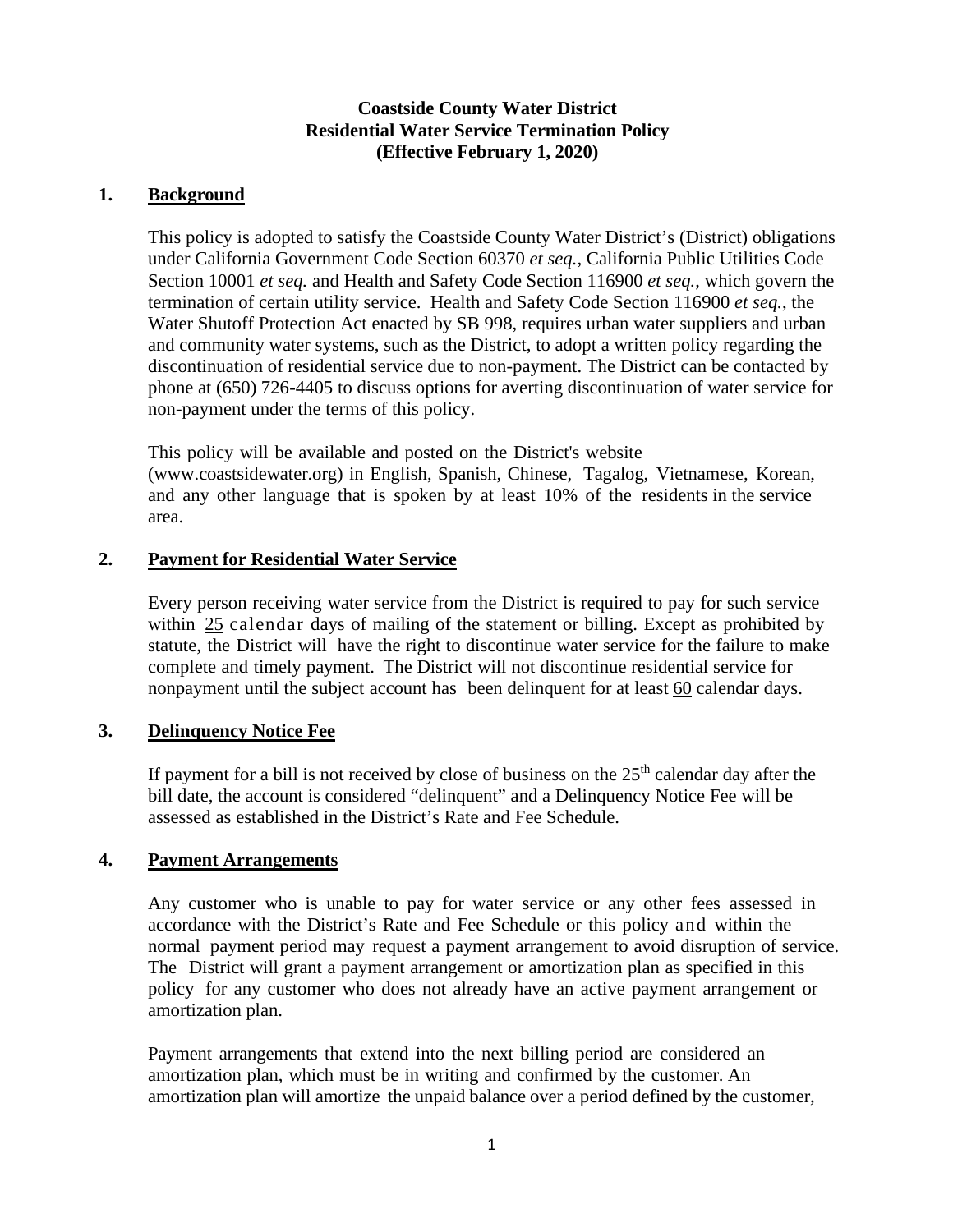not to exceed 12 months from date of the amortization agreement. The amortized payments may be combined with, and subject to the due date of, the customer's future regular bills. The customer must comply with the terms of the amortization plan and remain current as charges accrue in each subsequent billing period. The customer may not request further amortization of any subsequent unpaid charges while paying delinquent charges pursuant to an amortization plan.

A customer who enters into and abides by an amortization or payment arrangement plan shall not be considered delinquent. Failure to comply with the terms of an amortization or payment arrangement plan will result in the customer being considered delinquent. The customer will then be subject to disconnection once the account is delinquent for 60 calendar days and additional arrangements or extensions will not be available for any new delinquent balance, and the customer will not be granted future alternative payment arrangements until the delinquent balance has been paid. No less than 7 business days before disconnection, the District will make a good faith effort to contact the customer of pending disconnection by telephone, mail or email notice. In addition, a final Shut-Off Warning Notice will be provided by means of a door hanger delivered to the premises no less than 5 business days in advance of discontinuance of service.

#### **5. Notifications**

As required by law, the District will notify the customer that the account remains past due and further collection action will be forthcoming. The means of notification will be by phone, mail, or notification at the premises. The District assumes no responsibility for phone, mail or email contact information that has not been kept up to date by the customer.

#### **6. Written Disconnection Notice**

The District shall not discontinue water service for non-payment until payment by the customer has been delinquent for at least 60 calendar days. The District will make a reasonable, good faith effort to contact the customer in writing at least 7 business days before discontinuation of water service for non-payment. The Written Disconnection Notice will be mailed to the mailing address designated on the account and delivered or mailed to the service address, if different from the mailing address. The Written Disconnection Notice will include:

- Customer's name and address
- Amount that is past due
- Date by which payment or payment arrangements are required to avoid discontinuation of service
- Description of the process and procedure to apply for an amortization plan
- Description of the process to dispute or appeal a bill
- District's phone number and a web link to the District's Residential Water Termination **Policy**

*Notice to Residential Tenants/Occupants in an Individually Metered Residence:* The District will make a reasonable, good faith effort to inform the occupants, by means of written notice, when the water service account is in arrears and subject to disconnection at least 10 calendar days before water service is shut off. The written notice will advise the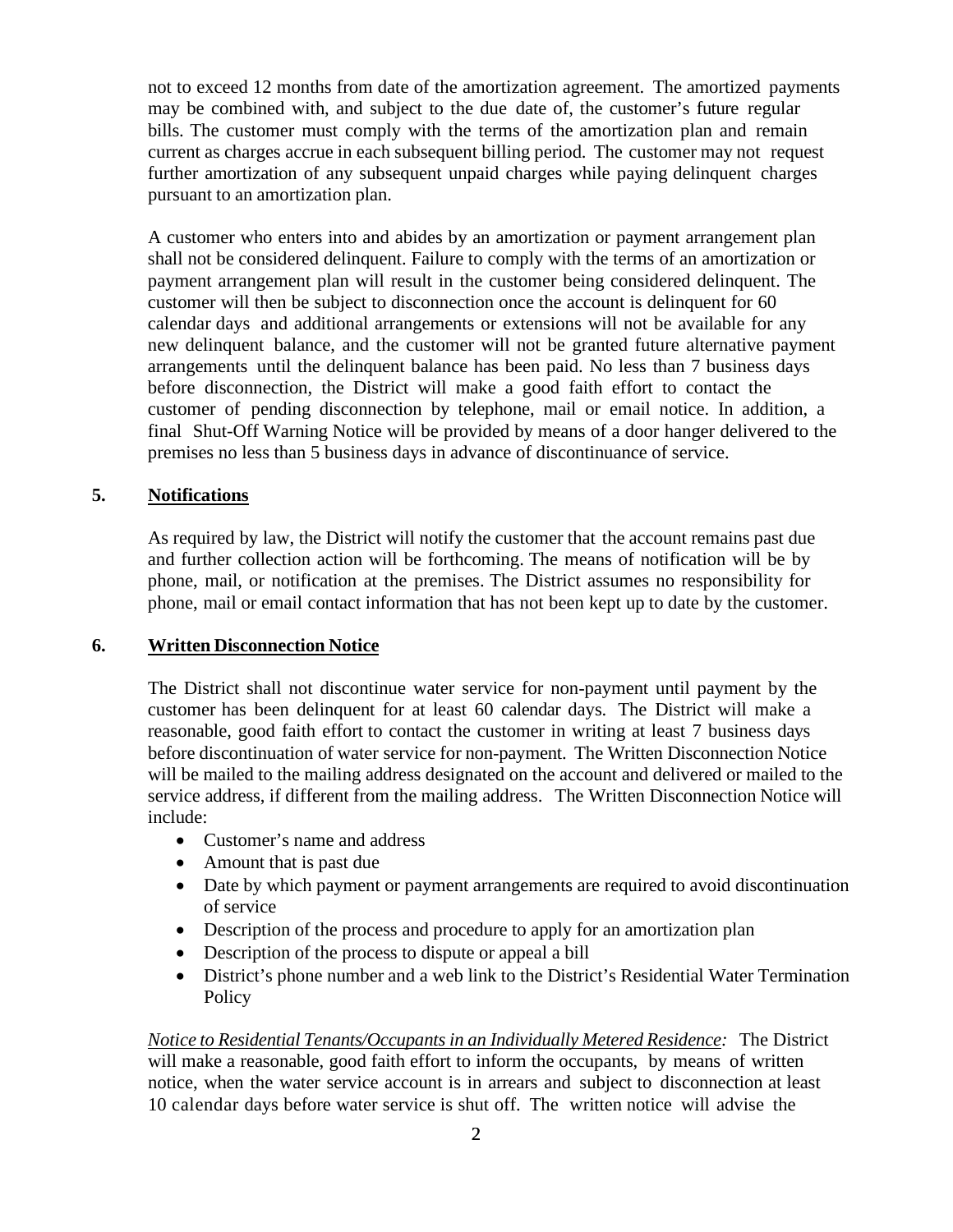tenant/occupant that they have the right to become customers of the District without being required to pay the amount due on the delinquent account, as long as they are willing to assume financial responsibility for subsequent charges for water service at that address. In order for the tenant/occupant not to be charged for the delinquent amount, the tenant/occupant must provide verification of tenancy in the form of a rental agreement or proof of rent payments and verify that the delinquent account holder was the landlord, property manager, or other agent of the property

*Notice to Tenants/Occupants in a Multi‐Unit Complex Served through a Master Meter:* The District will make a reasonable, good faith effort to inform the occupants, by means of written notice hung on the door of each residence, when the water service account is in arrears and subject to disconnection at least 15 calendar days before water service is shut off. The written notice will advise the tenant/occupant that they have the right to become customers of the District without being required to pay the amount due on the delinquent account, as long as they are willing to assume financial responsibility for subsequent charges for water service at the address(es) served by the master meter. If one or more of the occupants are willing and able to assume responsibility for the subsequent charges for water service to the satisfaction of the District, or if there is a physical means, legally available to the District, of selectively terminating service to those occupants who have not met the requirements for service, the District will make service available to the occupants who have met those requirements.

If the Written Disconnection Notice is returned through the mail as undeliverable, the District will make a reasonable, good faith effort to contact the customer by phone, and to visit the residence and leave a notice of discontinuance for non‐payment.

#### **7. Shut-Off Warning Notice**

The District will make a reasonable, good faith effort to notify the customer in advance of disconnection of water service for non‐payment as set forth in this Policy. The last means of notification will be in the form of a door hanger (Shut-Off Warning Notice) delivered to the premises no less than 48 hours in advance of discontinuance of service. A Shut-Off Warning Notice Fee will be applied to an account for any such notice as established in the Rate and Fee Schedule.

#### **8. Disconnection of Water Service**

The District will disconnect water service by turning off and locking the meter.

#### **9 . Re-establishment of Service**

In order to resume or continue service that has been disconnected for non‐payment, the customer must pay a Reconnection Fee, as established in the Rate and Fee Schedule. The District will reconnect service as soon as practicable but, at a minimum, will restore service before the end of the next regular working day following payment of any past due amount and delinquent fees attributable to the termination of service. Water service that is turned on by any person other than District personnel or without District authorization may be subject to fines or additional charges or fees. Any damages that occur as a result of